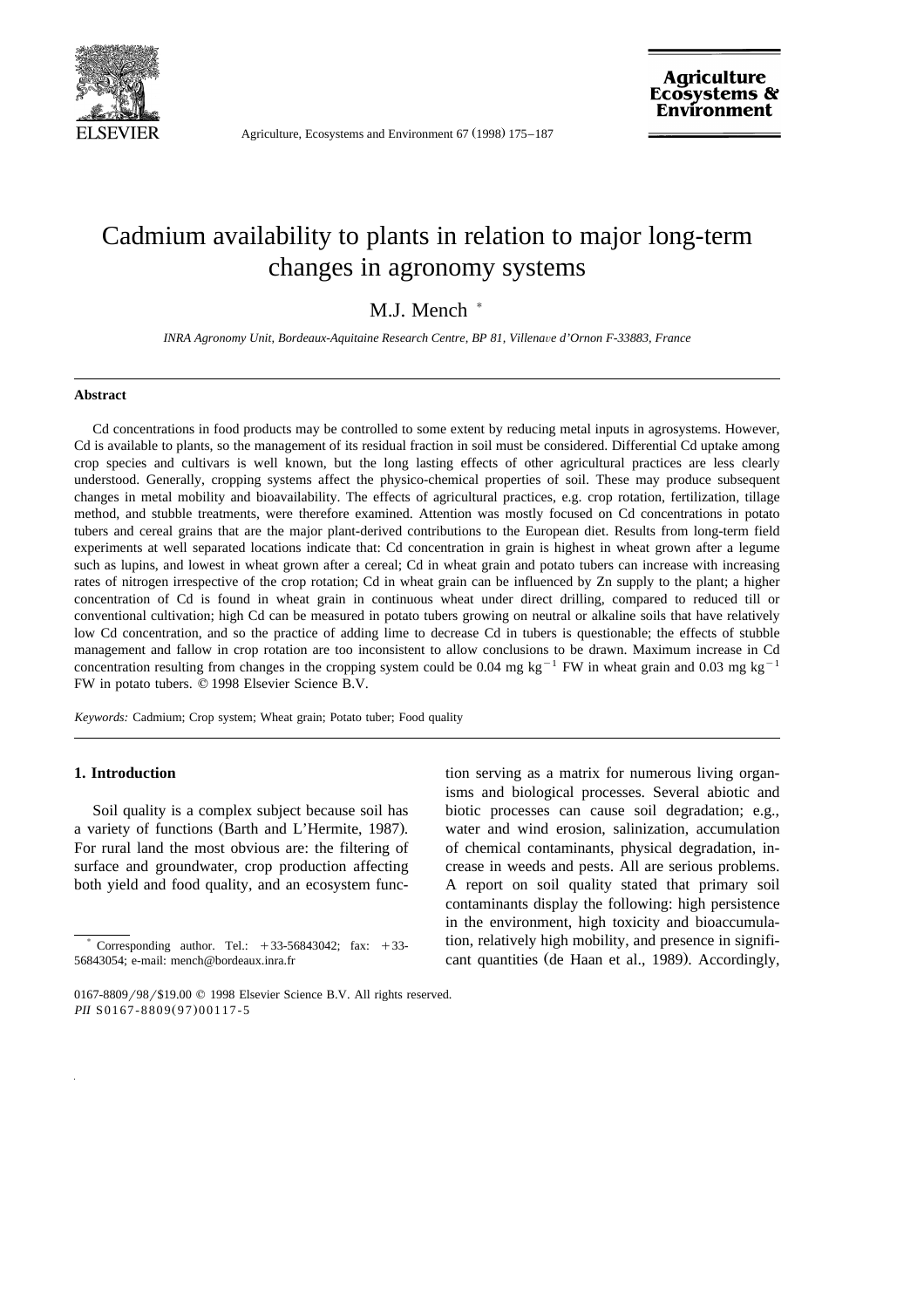Cd is of special interest in assessments of soil quality.

To protect human health, the concentration of contaminants in food products must be controlled. In many countries, maximum permissible concentrations (MPC) for Cd have been set by national health authorities (Ewers, 1991; Tiller et al., 1997). Soil Cd concentrations in food products may be controlled slightly by reducing metal inputs in agrosystems. However, soil Cd is available to plants and the management of its residual fraction in soil must be considered. Resulting changes in soil properties (e.g., pH, cation exchange capacity, organic matter, redox potential, oxide content, and microbial biomass) because of alterations to agricultural systems may produce changes in the mobility and plant availability of chemicals such as Cd. These long lasting effects are not clearly understood because the results are frequently contradictory. This paper focuses on the interactions between major agricultural practices, i.e., crop rotation, fertilization, tillage method, and stubble treatments, and Cd availability to plants, by summarizing results from long-term field experiments. Attention is mostly restricted to Cd concentrations in potatoes and cereal grains that are the major plant-derived contributions to the European diet. Relevant data on grassland is also considered.

# **2. What risks?**

The main inputs of trace elements to agricultural soils are: atmospheric deposition, fertilizers such as phosphates, pesticides, and animal manures (Merian, 1991; Adriano, 1992; Alloway, 1995). Minor sources of contamination such as sewage sludge, municipal solid wastes, and industrial wastes are important because of their regional or local impacts. In France, 70% of industrial facilities are located in rural areas. So, sometimes, the input of trace elements from a local source cannot be neglected.

Two case studies demonstrate the accumulation of Cd in surface soil from the increase in anthropogenic activities. Cadmium concentration in plough layer depth soils from Rothamsted Experimental Station, UK has increased by between 20–55% above the historical background level over the last 130 years  $(1861-1989)$  (Jones et al., 1991). This corresponds to an increase from 1.9 to 5.4 g Cd ha<sup>-1</sup> yr<sup>-1</sup> with an average of 3.2 g Cd ha<sup>-1</sup> yr<sup>-1</sup>; inputs on P-treated plots appeared to range from 3.1 (arable crop) to 7.2 g Cd ha<sup>-1</sup> yr<sup>-1</sup> (grassland). Similar increases in the concentration of Cd were also reported at the INRA Versailles Centre, France (Fig. 1; Juste and Tauzin, 1986). Input from atmospheric fallout was estimated to account for 2.7 g Cd ha<sup>-1</sup> yr<sup>-1</sup>. P-fertilizers increased the soil concentration by 2 to 6.8 g Cd ha<sup>-1</sup> yr<sup>-1</sup>. In the FYM-treated plots, cadmium increased, on average, by 3.2 g Cd ha<sup>-1</sup> yr<sup>-1</sup>. Concerning the large scale pollution of the troposphere of the northern hemisphere, analysis of Greenland snow cores covering the time scale 1967–1989 showed that Cd concentrations have decreased by about 2.5 fold (Görlach et al., 1991).

Any soil protection policy must aim to protect soil for human health and as a natural resource. The need to protect consumers from chronic toxicity is the scientific motive for setting guidelines on trace element concentrations in food and feed. The threat of Cd to animals and humans has been demonstrated in several epidemiological studies (Wagner, 1993). Long-term ingestion of large amounts of Cd led to Cd accumulation in the kidney with a very long half-time period  $(10 \text{ to } 30 \text{ years})$  resulting in its dysfunction (Stoeppler, 1991). Provisional tolerable weekly intake (PTWI) for adults is  $400-500 \mu g$  for cadmium (Ewers, 1991). Cd is primarily of concern today because intakes are already at the highest percentage of PTWI for any toxic metal in the



Fig. 1. Changes in Cd concentration in the plough layer of soils at INRA Versailles, France from 1930 to 1984 (Juste and Tauzin, 1986).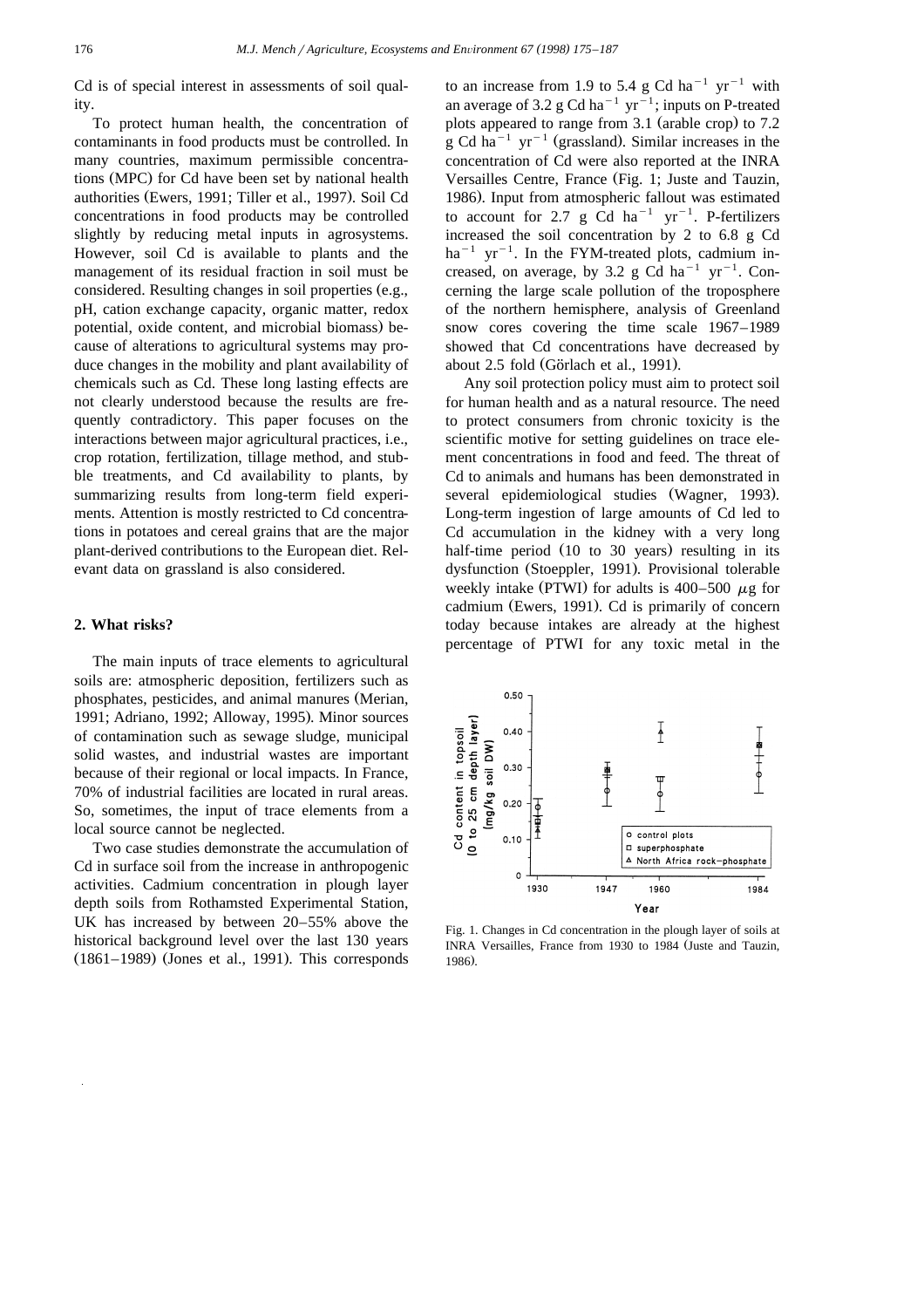Table 1

Concentration of Cd in plant-derived produces and Cd exposure to human through French dietary intake

| Cd content in marketed plant produces ( $\mu$ g kg <sup>-1</sup> ) |      |     |     |    |  |  |  |
|--------------------------------------------------------------------|------|-----|-----|----|--|--|--|
|                                                                    | Mean | Min | Max | sd |  |  |  |
| Leafy vegetables                                                   | 27   | 2   | 215 |    |  |  |  |
| Row vegetables                                                     | 14   | 2   | 26  |    |  |  |  |
| Potato tubers                                                      | 23   | 2   | 72  |    |  |  |  |
| Other vegetables                                                   | 32   | っ   | 696 | 14 |  |  |  |
| Fruits                                                             |      |     | 10  |    |  |  |  |
| Cereals                                                            |      |     | 20  |    |  |  |  |

Dietary Cd to the general population in France

|                                                          | 1978 | 1992 |  |
|----------------------------------------------------------|------|------|--|
| Daily intake $(\mu g)$ :                                 |      |      |  |
| Foods                                                    | 28.0 | 18   |  |
| <b>Drinks</b>                                            | 3.6  | 5    |  |
| Total                                                    | 31.6 | 23   |  |
| Weekly intake (WI) $(\mu g)$ :                           |      | 161  |  |
| Provisional tolerable: weekly<br>intake (PTWI) $(\mu$ g) |      | 420  |  |
| WI vs. PTWI $(\%)$                                       |      | 38   |  |

Direction Générale de la Santé, 1995.

 $T<sub>0</sub>$   $\mathbf{L}$   $\mathbf{L}$   $\mathbf{L}$   $\mathbf{L}$ 

average European diet (Table 1) (de Haan et al., 1989; Stoeppler, 1991). Concentration of Cd in pastures and feed (including feed additives), which indirectly influence human intake via meat and especially offal, and also in potato tubers and cereal grains, which are the major plant-derived elements of the European diet, and leafy vegetables, must be investigated.

Table 2 lists cadmium concentrations in whole wheat grain from several developed countries. Median concentrations of Cd in potato tubers in national

surveys are about 0.03 mg  $kg^{-1}$  FW (Tiller et al., 1997). Values reported by Weigert (1991) are similar: 0.03 to 0.05 mg  $kg^{-1}$  FW. Potato tubers can represent 50% of mean adult dietary Cd intake in some countries such as Australia where 25% of marketed potatoes exceed the limit of 0.05 mg  $kg^{-1}$ FW (McLaughlin et al., 1994). Guideline values for Cd have been set in several European countries for feed and foodstuff. In Germany, guideline values for Cd are 0.1 mg  $kg^{-1}$  FW in potato tubers and in whole wheat grain (Ewers, 1991). In France, the MPC value for Cd was set at 1 mg kg<sup>-1</sup> (at 88% DM) for animal feed.

Trends in the Cd content of herbage collected over the last 130 years from the Park Grass experiment at Rothamsted, UK indicated that recent  $(1960-1989)$  samples from the low pH soil contained between 182–231  $\mu$ g Cd kg<sup>-1</sup> DW, on average 70% higher than pre-1900 samples  $(102-152 \text{ mg})$ <br>Cd kg<sup>-1</sup> DW) (Jones et al., 1991). The increase in soil Cd may partly account for Cd increase in herbage. However, direct inputs of atmosphericallyderived Cd onto herbage are probably significant: e.g., between 20 and 60% of grassland foliar Cd at a rural site in Denmark (Hovmand et al., 1983); small particles often enter via the stomata where they dissolve and transport metal throughout the plant. Consequently, the intake of Cd by grazing livestock, and hence levels in offal, increases.

Risk assessment is difficult to perform because in soil dose-crop response relationships are complex. Soil has a buffering capacity, e.g. the effect of a contaminant can be delayed when metals bind to soil constituents or are chemically converted into inactive or insoluble compounds. In addition, soil is heteroge-

| $1$ ave $\angle$<br>Cd concentrations in wheat grain (mg kg <sup>-1</sup> of dry matter) from field experiments in several developed countries |       |           |      |     |            |
|------------------------------------------------------------------------------------------------------------------------------------------------|-------|-----------|------|-----|------------|
| France                                                                                                                                         | - USA | Australia | UK – | FRG | Other data |

|                          | France | USA   |      |       | Australia | UK    | FRG  | Other data     |
|--------------------------|--------|-------|------|-------|-----------|-------|------|----------------|
| References <sup>a</sup>  |        | [1]   | [4]  | [5]   | [2]       | [3]   | [6]  | 「7】            |
| Min                      | 0.015  |       | 0.08 |       | 0.013     | 0.004 | 0.04 | 0.045          |
| Max                      | 0.146  |       | 0.15 |       | 0.119     | 0.31  | 0.45 | 0.20           |
| Mean                     | 0.058  | 0.016 |      | 0.051 |           | 0.038 |      | $0.045 - 0.08$ |
| Guide value in FRG       |        |       |      |       |           |       | 0.12 |                |
| Guide value in Australia |        |       |      |       | 0.059     |       |      |                |

 ${}^{4}[1]$  Kubota et al. (1992), [2] Oliver et al. (1993), [3] Chaudri et al. (1995), [4] Zook et al. (1970), [5] Wolnik et al. (1983), [6] Delschen and Werner (1989), [7] Tiller et al. (1997).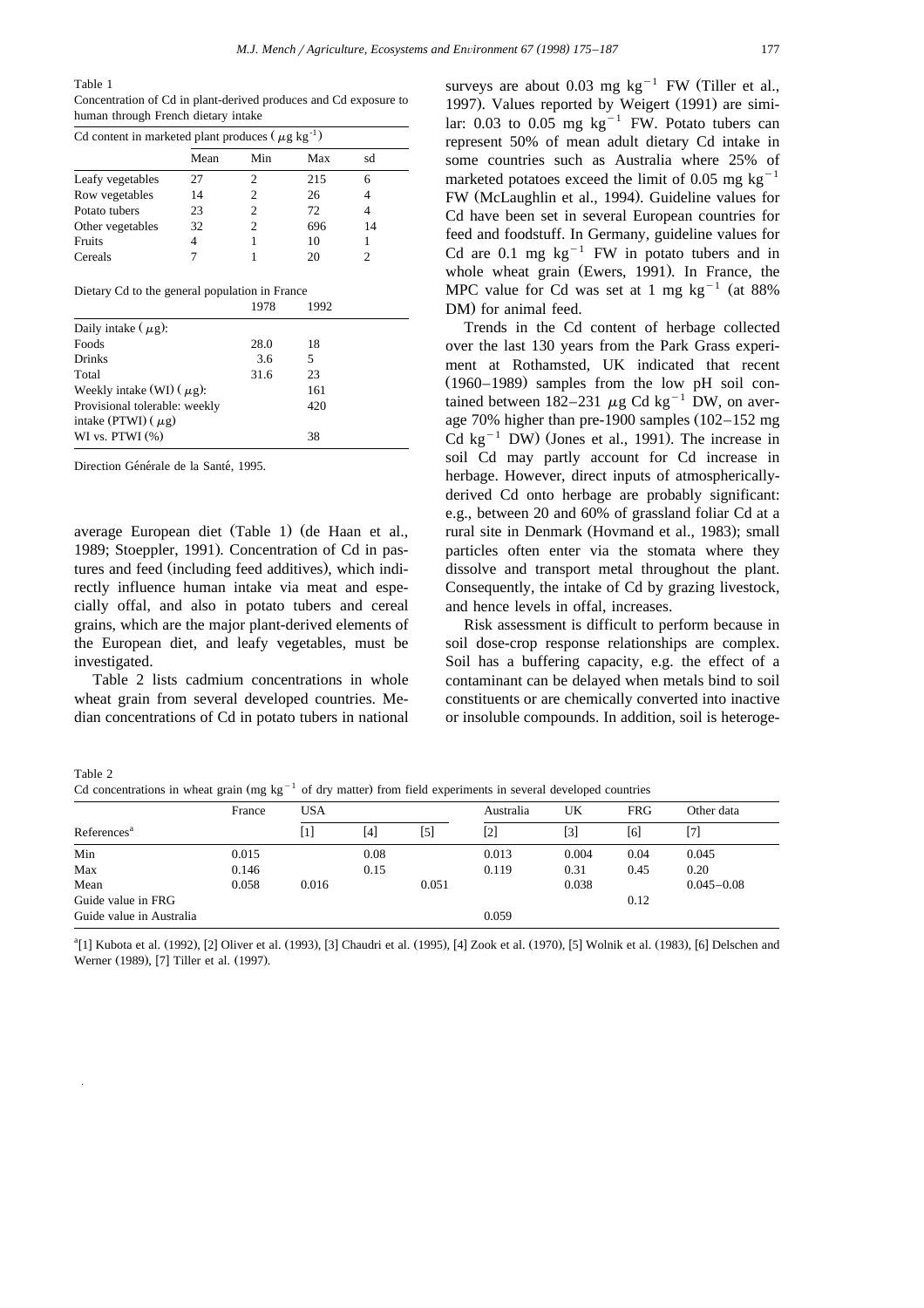neous and produces different responses depending on soil type and parent material. Moreover, different species of plants are more or less sensitive to trace element accumulation in soil (Fig. 2). Vegetables such as spinach and lettuce accumulate more Cd than French beans, whereas maize is less affected (Wagner, 1993; Alloway, 1995). For sewage sludge treated soil in the EU member states, soil Cd concentration guide values vary between  $1-3$  mg kg<sup>-1</sup> soil DW in the topsoil (McGrath et al., 1994). This can however be misinterpreted as permission to pollute the soil up to this value. So, input of Cd per year is also sometimes restricted. In Sweden, the limit for addition in sewage sludge is 2 g Cd ha<sup>-1</sup> yr<sup>-1</sup> (McGrath et al., 1994). In comparison, the EU guide value for sludge-borne Cd input was set at 150 g Cd  $ha^{-1}$  yr<sup>-1</sup>, and the sludge directive in France led to a 60 g Cd ha<sup>-1</sup> yr<sup>-1</sup> as a maximum. The guideline<br>for extractable Cd with aqueous NaNO<sub>3</sub> was set at  $0.03$  mg kg<sup>-1</sup> soil DW in Switzerland (Ewers, 1991). Tiller et al. (1997) noted that regulation of food quality has led to metal contamination controls in agriculture. Australia has one of the lowest Cd limits for wheat grain  $(0.05 \text{ mg kg}^{-1} \text{FW})$ .



(Stagnic Luvisol) (pH 6.2, 0.57 mg Cd/kg in topsoil)

Fig. 2. Cd concentration depending on plant species and plant parts collected, in the same year, at a French experimental site (Vault de Lugny).

Because of its potential for leaching through soils, Cd can also affect water quality (surface and groundwater) (de Haan et al., 1989), but this point will not be further considered here.

# **3. Impact of changes in agricultural systems on Cd content in edible plant parts**

The importance of soil factors such as pH, soil texture, organic matter, type of soil colloids, and plant factors such as species, cultivar, and rhizosphere on the transfer of cadmium from soil to crop is well recognized (Jackson and Alloway, 1992; Alloway, 1995; Tiller et al., 1997). Changes in agricultural systems may significantly affect the buffering of a contaminant by soil. Cd adsorption by clay, iron and manganese oxides, and organic matter decreases with decreasing pH (Alloway, 1995). One would therefore expect that any processes that modify the buffering capacity of soil, especially decreasing soil pH, would increase the Cd availability to plants. Many studies of these factors have been carried out in controlled conditions, but field experiments often prove more realistic.

# *3.1. Fertilizers and manure*

#### *3.1.1. Nitrogen le*Õ*el*

In pot experiments, nitrogen fertilization based on ammonium supply has been shown to decrease soil pH in the rhizosphere (Marschner and Römheld, 1983). In the field, nitrification occurred rapidly, but this would still cause localised acidification, even though changes in soil pH are not easy to investigate because of soil variability. The significance of changes in Cd concentration in edible plant parts, and especially in cereal grain in relation to nitrogen fertilization, is also difficult to evaluate because N supply generally affects plant yield: an important confounding factor. In winter wheat, increasing amounts of nitrogen increased yield as well as Zn and Cu concentrations in grain (McGrath, 1985). In contrast, Jones and Johnston (1989) found no obvious relationship between increasing wheat grain yield and grain Cd concentration. The application of N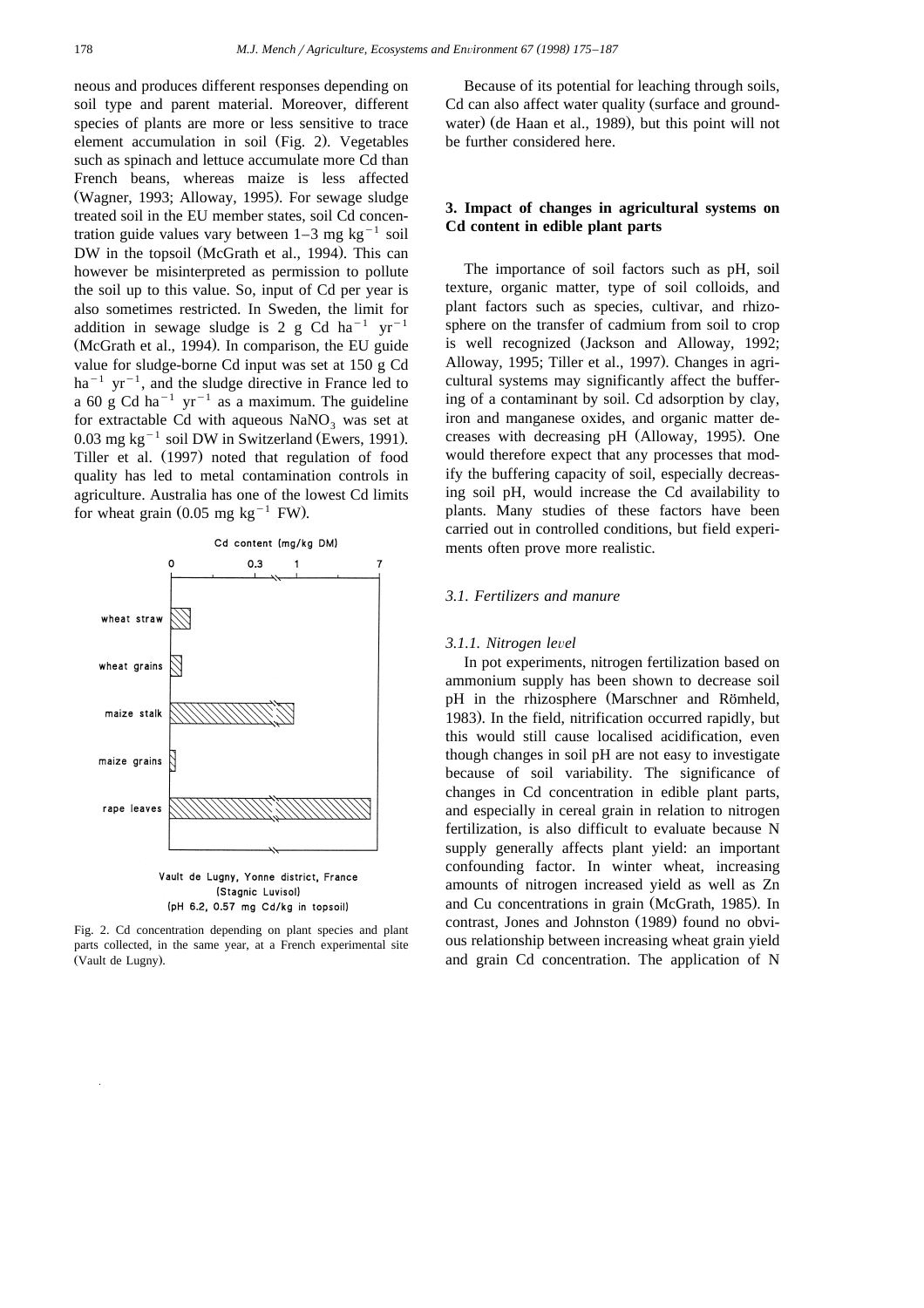fertilizer to Swiss Chard growing in a sludge treated soil containing 5 mg Cd  $kg^{-1}$  DW had the effect of increasing the yield and thus the uptake of Cd by 50% (de Villarroel et al., 1993).

In one field experiment, Oliver et al. (1993) found that the Cd concentration in wheat grain increased with increasing rates of nitrogen irrespective of the crop rotation. The highest additional Cd translocated into wheat grain was about 0.04 mg  $kg^{-1}$  FW. However, the same authors reported in another experiment that twice as much N applied as urea had no significant effect on the Cd concentration in wheat grain. Thus, one must be careful in extrapolation because such data have been obtained for relatively low N rates (i.e., 0 to 80 kg ha<sup> $-1$ </sup>) and the effect of higher N fertilization ( $> 200$  kg ha<sup>-1</sup>) which is practised in some northern European states needs further study. Extensification, in contrast, may result in nitrogen stress. Whether nitrogen stress during the post-flowering period intensifies leaf senescence, and thus modifies metal translocation to cereal grain is apparently not clear. Cd accumulation in flax seed was little affected by post-flowering N stress (Moraghan, 1993).

N fertilization may interact with other inputs, especially organic matter such as compost and sewage sludge. Potatoes were annually cropped on a sandy soil in a long-term experiment at the INRA Couhins experimental farm, near Bordeaux: the highest rate



Fig. 3. Cd concentration in potato tubers grown in a sandy soil (INRA Couhins, Bordeaux, France) in relation to the rate of N (ammonium nitrate) supply and the application of sewage sludge.  $(C/N_0$ : untreated plots;  $C/N_{400}$ : 400 kg N ha<sup>-1</sup>; SS/N<sub>0</sub>: 10 Mg sewage sludge ha<sup>-1</sup> 2 yr<sup>-1</sup> and 400 kg N ha<sup>-1</sup>).

of ammonium nitrate  $(400 \text{ kg } \text{ha}^{-1} \text{ yr}^{-1})$  led to an increase in the concentrations of Zn, Cu and Mn in tubers by 72%, 49%, and 114% respectively compared to the lowest one. However, for Cd, the difference between the lowest and the highest nitrogen levels was significant only when sludge application  $(10 \text{ t DM ha}^{-1} \text{ 2 yr}^{-1})$  was combined with intensive N fertilization (Fig. 3). The Cd concentration in tubers did not increase in sludge-treated soil with no N fertilization compared to control soil.

#### *3.1.2. NPK vs. Farmyard Manure* (*FyM*)

Changes in soil Cd concentrations and Cd in cereal grain have been monitored in the continuous Rothamsted Classical Experiments (Jones and Johnston, 1989; Jones et al., 1991; Johnston and Jones, 1992) in relation to generally adopted farming practices such as FYM and NPK inputs. The yield of wheat on Broadbalk showed considerable differences over the period of the experiment  $(1877-1984)$ , especially because of the increased yield potential of new varieties, the control of pathogens and climatic factors; however, no obvious relationship was found between increasing grain yield and grain Cd concentration. The FYM and NPK fertilizer treatments gave similar yields in each period, were subject to the same atmospheric deposition, and FYM and superphosphate were applied at the same rate throughout the 100-year period. For all crops since 1877–1881, concentrations in grain and offtake have been consistently greater from the NPK-fertilised plot than from the FYM-treated soil; moreover both differences have increased with time (Jones and Johnston, 1989). For the years 1979–1984, concentrations in wheat grain ranged from  $0.016$  to  $0.05$  mg Cd kg<sup>-1</sup> for the FYM-treated plots, and from 0.063 to 0.09 mg Cd  $kg^{-1}$  for the NPK-fertilised plot. These changes were not consistent with the changes in the amount of total Cd in soil, which are larger in FYM-treated soil than in one receiving NPK fertilizers (Jones et al., 1987). No change was found in the organic matter content of the NPK-treated soil while that on the FYM-treated soil has gradually increased during the last 100 years by 2.5 fold. These data suggest that soil organic matter rather than soil pH is a more important determinant of Cd retention in soil. The explanation for the lowest Cd concentration in wheat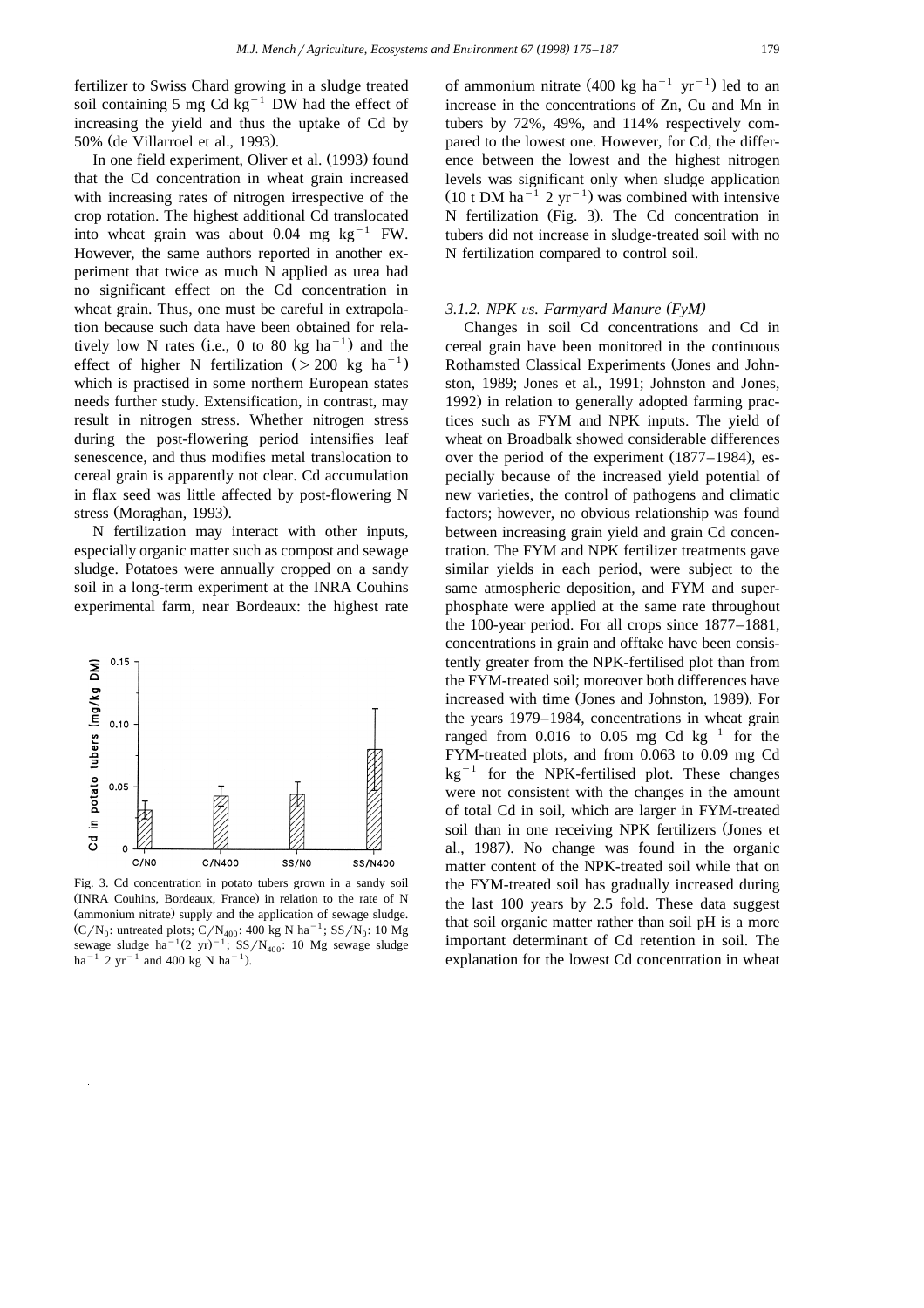grain occurring on FYM-treated plots may be also that soils receiving annual applications of FYM now have higher concentrations of Zn in the plough layer  $(142 \text{ mg Zn kg}^{-1} \text{ soil DW})$  compared to that in the unmanured plots  $(83 \text{ mg } Zn \text{ kg}^{-1} \text{ soil DW})$  (see below).

A similar experiment is managed at the INRA experimental farm at Couhins. The plots were established in 1974 on an acid sandy soil (Arenic Udifluvent, pH 5.5). Fertilization of the NPK-fertilised or FYM-treated plots was adjusted to the same level  $(i.e., 200 \text{ kg N}$  as ammonium nitrate, 250 kg P as superphosphate, 166 kg of K, and 50 kg of Mg  $ha^{-1}$ ) assuming that 50% of the N added with FYM is mineralized during the same year. All field plots have been annually cropped with maize (Weissenhorn et al., 1995). Usually, only parts of plants have been removed for element analysis and grains for yield determination, crop residues being chopped and ploughed in every year at the end of winter. For the years 1976–1992, concentrations in maize ear leaf ranged from 0.5 to 0.2 mg Cd  $kg^{-1}$  for the FYMtreated soil, and from 0.5 to 1.05 mg Cd  $kg^{-1}$  for the NPK-fertilised soil. Since 1986, Cd concentrations in maize ear leaf and offtake have been consistently greater from the NPK-fertilised plot than from the FYM-treated soil (Fig. 4). In contrast, Cd concentrations in maize grain were similar in both treatments and ranged from 40 to 60 mg  $kg^{-1}$  DM apparently depending on the annual climatic condi-



Fig. 4. Changes in Cd concentration in the ear leaf of maize plants cultivated in NPK-fertilised and FYM-treated plots at the INRA Couhins experimental farm, Bordeaux, France.

tions. As at Broadbalk, the amount of total Cd in soil at Couhins is larger in FYM-treated soil  $(0.48 \text{ mg Cd} \text{kg}^{-1} \text{DW})$  than in that receiving NPK fertilizers  $(0.33 \text{ mg kg}^{-1} \text{DW})$ . However, soil organic matter and soil pH are higher in the FYM-treated plots than in the NPK-fertilised ones (i.e.,  $3.5\%$  and  $2.1\%$ organic matter, and  $pH$  6.4 and 5.4, respectively), thus these parameters appear important determinants of Cd retention in soil. In addition, the Zn content was twice as high in FYM-treated plots than in NPK-fertilised ones.

#### *3.1.3. Phosphatic fertilizers*

Since the 1970s many researchers have investigated Cd accumulation in soils caused by phosphate fertilizers and looked for effects in arable crops and pasture herbage (Johnston and Jones, 1992). Many authors concluded that Cd concentration in wheat was not significantly changed by phosphate fertilization. Mulla et al. (1980) showed that Cd was mainly accumulated in the topsoil in a citrus grove highly fertilized with triple superphosphate for 36 years, and that barley subsequently grown in the field contained no additional Cd. Relative excesses of P can reduce the uptake of Cd by plants (Alloway, 1995). The concentration of Cd in the fertilizer, the amount applied, soil type, and crop species are all important factors. Differences in the bioavailability of Cd in various forms of P fertiliser have been found in pot experiments; however, this result is often not obtained in field trials because of the residual Cd from earlier fertiliser applications.

Field experiments in Australia on three sites demonstrated that (i) applications of different fertilizer types, each with contrasting Cd content, did not influence tuber Cd in the current potato crop; (ii) soil Cd content from past fertilization and site characteristics dominated Cd uptake; and (iii) no relation was found between Cd introduced into the soil by phosphate and Cd in potato tubers (McLaughlin et al., 1994; Tiller et al., 1997). Fertilizer Cd content had no effect on Cd uptake by tubers even though Cd content in fertilizers differed by over 100 mg  $kg^{-1}$ (Sparrow et al., 1993). Increasing the rate of P application enhanced Cd uptake probably through an increase in root growth and access to residual Cd in the soil, and therefore introduction of low Cd fertiliz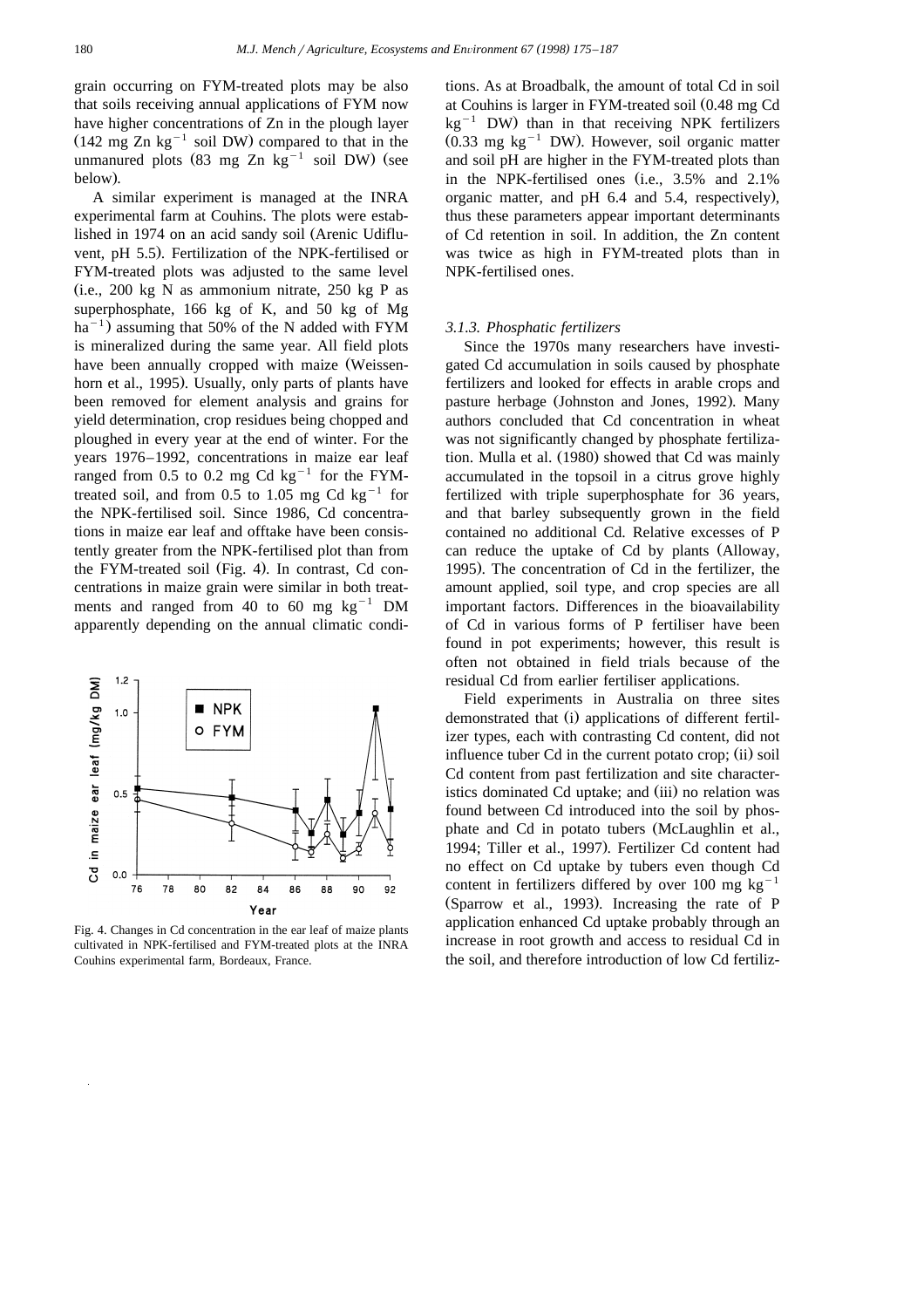ers will have little immediate impact on Cd levels in potato tubers (Tiller et al., 1997).

In the case of pasture, P fertilizer as well as soil and grazing management are particularly significant for Cd intake by animals. In Australian and New Zealand experiments, the concentration of Cd in the dominant pasture plants responded linearly with applied phosphorus (Tiller et al., 1997). Cd concentrations were often higher in leguminous species and the Cd content of clover plants was closely related to the fertilizer Cd content. At Rothamsted, UK, Cd in herbage from the Park Grass Experiment was measured within three treatments: unmanured, P only, and NPK-fertilised soils. The increase in Cd concentration over time was larger on P-treated soils and was related to the additional retention of Cd added in the superphosphate in these acid grassland soils that contained 5% organic matter (Johnston and Jones, 1992).

It is difficult to generalize concerning changes in fertilizer inputs. In France, the amount of N and K fertilizers sold during the 1993–1994 period increased slightly by 3.1% and 2.1% respectively, but P remained constant. On average, the amount of fertilizer applied (in kg ha<sup> $-1$ </sup>) was 87 for N, 40 for P and 54 for K. At this P rate, superphosphate containing 10 mg Cd  $\text{kg}^{-1}$  would add 12.6 g Cd ha<sup>-1</sup>. In comparison, Jones and Johnston (1992) estimated that atmospheric deposition ranged from 1.9 to 5.4 g  $Cd$  ha<sup>-1</sup> in a semi-rural area. N fertilization levelled off at around 90 kg N ha<sup>-1</sup> yr<sup>-1</sup> since 1985–1986, whereas the P and K fertilization has decreased since



Fig. 5. Changes in usage of total N, P, and K fertilizers sold in France (Source: SNIE).

1988–1989 (Fig. 5). Fertilization depends however on the kind of production and the district: in 1993– 1994, the N fertilization ranged from 18 kg N ha<sup>-1</sup> (Corse or Limousin districts) up to 153 kg N ha<sup>-1</sup> (Ile de France district); five major districts exceed the mean value for N fertilization by more than 30% (value  $> 113$  kg N ha<sup>-1</sup>). Experiments investigating these large differences are therefore needed.

# *3.1.4. Zinc fertilization*

Interaction between Cd and Zn has long been recognized, but effects may be additive, antagonistic or non-existent Wagner, 1993; Alloway, 1995; Tiller Ž et al., 1997). A negative relationship was the most frequently observed effect. The Cd–Zn interaction was investigated under farm-relevant conditions on Australian soils contaminated by residual Cd originating from fertilization (soil Cd content  $\leq 1$  mg kg<sup>-1</sup> DW) (Oliver et al., 1994a). These Xeralfs soils ranged in texture from sand to sandy clay loam and in pH (water) from 5 to 8, and were characterized by being marginally zinc deficient. Applications of low rates of Zn fertilizer, up to 5 kg Zn  $ha^{-1}$  in sulfate form, were found to decrease the Cd concentration in wheat grain by up to 50%, but these effects decreased with time since the zinc application. To be significant, the effect of residual zinc application needs a much higher rate, beyond 10 kg  $\overline{Z}$ n ha<sup>-1</sup>. This was interpreted as reflecting decreasing availability of the applied zinc because of time dependent soil reactions. In most cases, decreased Cd concentration in grain could not be attributed to growth dilution. Loss of root membrane integrity or release of phytosiderophores by wheat roots under conditions of nutrient deficiency were speculated to be involved (Tiller et al., 1997).

Field experiments in Australia at locations with different potato tuber Cd status and soils not Zn deficient showed that Zn application at rates up to  $100 \text{ kg}$  ha<sup>-1</sup> did decrease tuber Cd level, but by less than  $20\%$  (Tiller et al., 1997); for herbage, application of very high rates of Zn sulfate (up to 64 kg  $ha^{-1}$ ) did not appreciably decrease Cd concentrations in subterranean clover harvested in the following years.

The effect of soil acidification on Cd–Zn interaction in plants is questionable. Zn mobility would be expected to increase as soil pH decreases, making Cd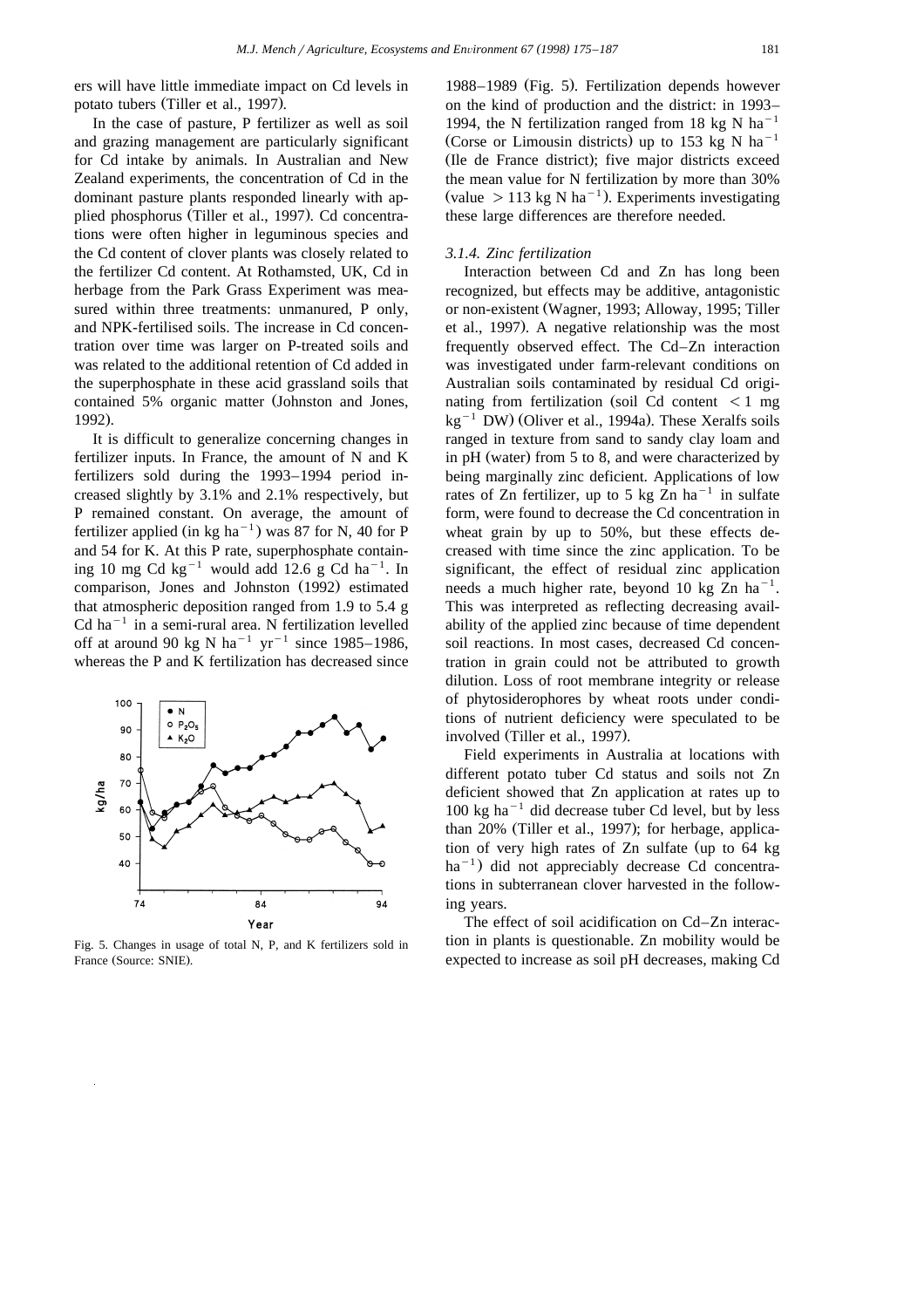uptake and translocation in the plant decrease. However, some agricultural materials such as superphosphate have a higher Cd than Zn content. Long-term changes in Cd:Zn ratio in the topsoil may therefore be plausible and may counter-balance soil acidification.

## *3.2. Liming practices*

Consequences of soil acidification from ammonium-based fertilizers, acid deposition, and crop removals for hundred of years on metal mobilization and their plant uptake by plants have been reviewed elsewhere (Goulding and Blake, 1997).

Liming is frequently used to control soil pH and Cd uptake. Christensen (1984) showed that the Cd adsorptive capacity of soils increased by a factor of three for each increase of one pH unit between pH 4.0 to 7.7. Increasing soil pH value from 5.7 to 7.6 using basic slags in (truncated) Chromic Luvisols over jurassic limestones decreased Cd in wheat grain from 0.14 to 0.05 mg Cd kg<sup>-1</sup> DW (Mench et al., 1997). The benefits of liming on grain cadmium in field experiments are much more complex and some field experiments carried out in Sweden, Finland, and Australia showed inconsistent responses of grain cadmium to liming (Oliver et al., 1994b; Tiller et al., 1997). Authors outlined the high affinity of the soil for Cd over the whole pH range studied  $(4.0-6.0)$ and/or the marked seasonal differences in the response slopes of the concentration of Cd in wheat and barley grain versus soil pH relationships at a particular site. Root distribution in relation to soil moisture status can be a keypoint. If the effect of liming does not readily extend into the subsoil and if adequate moisture is not maintained in the plough layer, cereal roots will be more active in the lower layers, leading to a reduced or no pH response. In contrast, if adequate moisture is maintained, cereal roots will remain in the topsoil, thus maximizing the Cd uptake as well as the influence of liming on soil pH. Tiller et al. (1997) reported that the growing seasons in which grain concentrations do not respond to pH change provide grain with the lowest Cd concentrations.

For vegetables grown on sewage sludge treated soils, the application of lime was shown to reduce the bioavailability of Cd to cabbage (by  $43\%$ ) and lettuce (by  $41\%$ ) but not to potato tubers (Jackson and Alloway, 1991). Similar trends for potato tubers can be found in field experiments in Tasmania and Australia (Tiller et al., 1997). Despite large rates of lime applications, changes in soil pH were often only one unit or less because of the buffering capacity of soil. The highest Cd concentration in tubers was found in neutral or alkaline soils which had relatively low Cd concentrations (Tiller et al., 1997). In an experiment at Versailles, calcium carbonate (1 mg ha<sup>-1</sup> yr<sup>-1</sup>) or basic slag (158 kg ha<sup>-1</sup> yr<sup>-1</sup>) were applied to a loamy soil from 1929 to the present. Although the soil pH increased from 6.4 to 7.9 and 7.6 respectively, and the Cd content in soil was constant, the Cd–HCl 0.1 M extractable fraction increased from 40 to 46% with  $CaCO<sub>3</sub>$  and from 43% to 61% with basic slag, compared to total Cd in soil (Juste and Tauzin, 1986). These results indicate that recommending liming to reduce Cd availability is questionable. Moreover, in saline soils, the effectiveness of limestones in decreasing crop Cd concentration may be markedly reduced.

Herbage from the Park Grass experiment, Rothamsted, UK was collected from two plots of different soil pH, 5.3 and 7.1, and bulked for five years intervals for the years 1861 to 1989. Concentrations of Cd in herbage from the limed soil were lower than those from the unlimed control (Jones et al., 1991): concentrations since liming began in 1903 have varied between 72 and 191 mg Cd  $kg^{-1}$  DW, whereas in the unlimed control they increased from 102–152 mg Cd kg<sup>-1</sup> DW to more than 200 mg Cd  $kg^{-1}$  DW. In southern Australia, liming was investigated in a series of field trials on acidic pasture soils. Significant negative responses of cadmium levels to liming were found especially in subterranean clover, but not sufficient to appreciably decrease the Cd intake of grazing animals or to justify the expense of liming (Tiller et al., 1997).

# *3.3. Crop rotation and fallowing land practice*

Studies of crop rotation generally compared treatments such as continuous cultivation, and a 2-year rotation cereal/legume, cereal/volunteer pasture and plant/fallow. Two experiments at well separated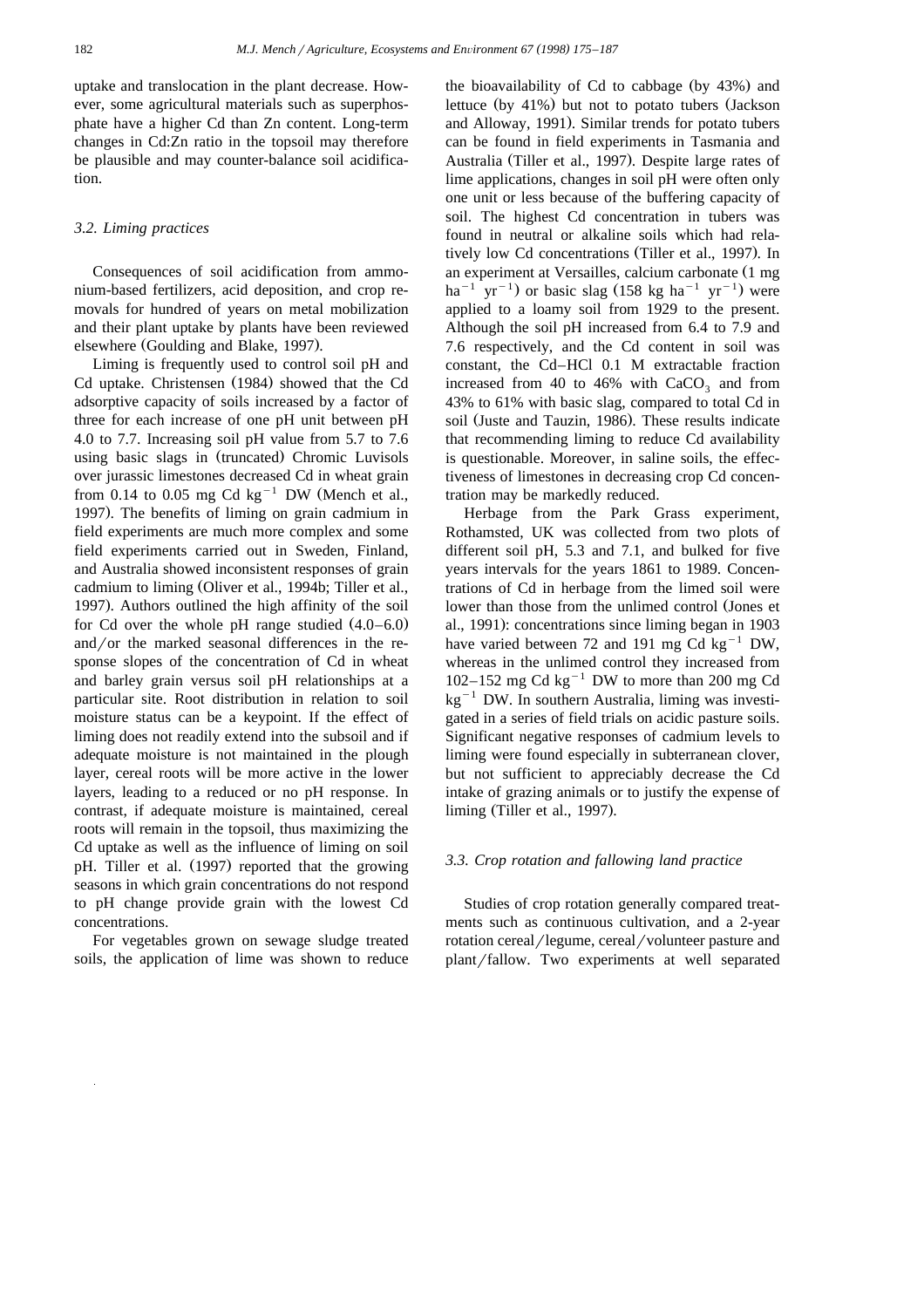locations indicated that the Cd concentrations in grain were highest in wheat grown after lupins, and lowest in wheat grown after cereal (Oliver et al., 1993). Other treatments were not found to be significant. An effect of crop rotation on soil pH (range from  $5.3$  to  $6.3$ ) was reported in one experiment, but in two others no effect was found. Localized rhizosphere pH effects are possible, especially below the plough layer, because lupins are known to release citric acid which may increase Cd availability. Roots of a subsequent wheat crop may also colonize the root channels derived from the previous lupin crop (Tiller et al., 1997).

The effect of long-term cropping systems on adsorption of Cd was studied for soils obtained from two sites at Sutherland, in Iowa, USA (Basta and Tabatabai, 1992). Treatments with ammonium-forming fertilizers decreased the Cd adsorption maxima under continuous maize at both sites, while in general maize–soybean–maize–soybean and maize– oats–meadow–meadow cropping systems with or without N (ammoniacal fertiliser) treatments did not affect the metal adsorption maxima of soils.

Because of EU governmental programmes, fallowing land (set aside, with or without rotation) was reintroduced into European agricultural systems. Its long lasting effect on the buffering capacity of soil is not clear, and metal mobility and plant uptake may be modified. In sandy soils located in Southwest France, it was found that cultivated fallow induced a decrease in organic matter because little carbon inputs occurred and the water content in soil was higher than in cropped soil which resulted in an increase of the organic matter mineralization by soil microorganisms (see Section 3.5) (Plénet et al., 1993)

Results dealing with fallowing land practice and Cd availability to edible plant parts are very rare at the field scale. Some preliminary results for Cd mobility were obtained at the INRA Couhins experimental farm on plots with cadmium nitrate applied in a loamy-sandy soil. Cd concentrations in the plough layer ranged from 0.4 to 40 mg Cd  $kg^{-1}$  DW. Maize was cultivated twice and then subsequently fallowing was practiced on half of the plots and ryegrass cultivated on the others. After 3 years, changes in EDTA extractable Cd concentration were found to be insignificant between the two treatments, while a difference was found for Cd bound to Fe and Mn hydrous oxides (Linères, unpublished data). In a pot experiment, the effect of fallowing land and crop rotation was investigated using maize and tobacco which is a widely known leaf Cd-accumulator (Table 3). Whatever the previous crop, and the source or level of soil Cd, changes in Cd concentrations in the

Table 3

Mean cadmium concentration (mg kg<sup>-1</sup> DM) in maize and tobacco shoots following crop or fallow in the subsequent year

| Soil                                         |                       | A      | $\, {\bf B}$     | $\mathbf C$      | D               |
|----------------------------------------------|-----------------------|--------|------------------|------------------|-----------------|
| Cd source                                    |                       | sludge | sludge           | geochemical      | Cd nitrate      |
| Cd content in soil<br>$(mg kg^{-1} soil DW)$ |                       | 5.3    | 20               | 0.14             | 10.7            |
| Subsequent crop                              | Previous<br>treatment |        |                  |                  |                 |
| Maize                                        |                       |        |                  |                  |                 |
|                                              | Fallow                | 25c    | 80 c             | 3.1 <sub>b</sub> | 43 c            |
|                                              | Maize                 | 36c    | 95c              | 2.0 <sub>b</sub> | 39c             |
|                                              | Tobacco               | 30c    | 76 c             | 2.0 <sub>b</sub> | 44 c            |
| Tobacco                                      |                       |        |                  |                  |                 |
|                                              | Fallow                | 126 a  | 318 a            | 6.5 a            | 88 a            |
|                                              | Maize                 | 84 b   | 203 <sub>b</sub> | 3.5 <sub>b</sub> | 61 <sub>b</sub> |
|                                              | Tobacco               | 75 b   | 210 <sub>b</sub> | 3.9 <sub>b</sub> | 69 <sub>b</sub> |

Within a column, mean values followed by the same letter are not statistically different  $(P < 0.05$ , Newmann–Keuls test) (Source: Mench et al., 1993).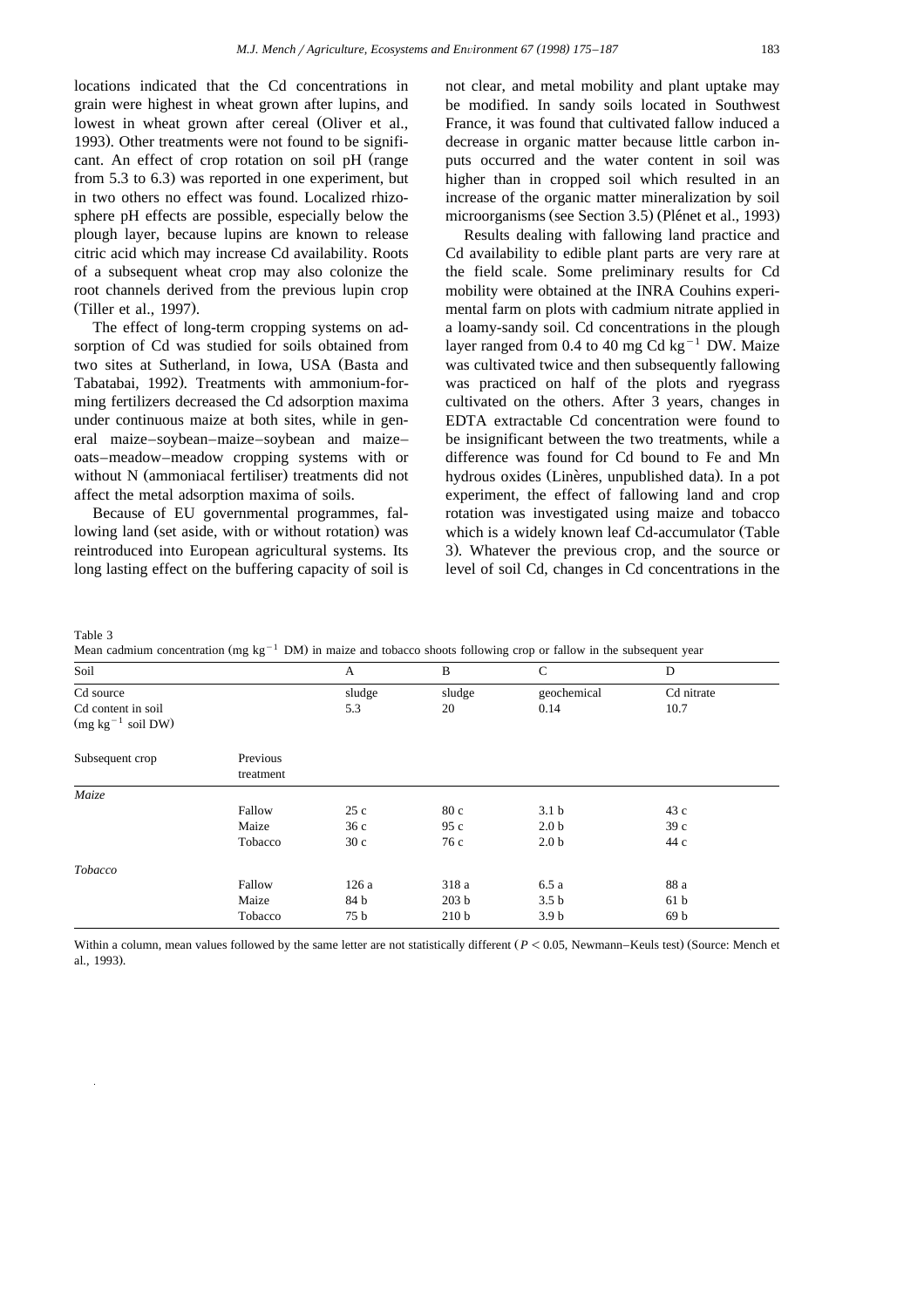shoots of subsequent plant species were insignificant. In contrast, Cd concentration in the tobacco shoots increased following a 1 yr-fallow for all soils and Cd levels.

#### *3.4. Tillage practices*

The effect of tillage practices, i.e., conventional cultivation, reduced till, direct drill, on Cd concentration in wheat grain were generally too inconsistent to allow conclusions to be drawn. However, higher Cd concentrations were found in wheat grain  $($  > 30%) grown was found in a continuous wheat rotation under direct drilling, compared to reduced till or conventional cultivation (Tiller et al., 1997). This may be due to the restriction of root growth to the upper soil horizons where nutrients and anthropic metals such as Cd are mainly located.

Another process must be considered for cultivation effects. Cereal roots in the case of direct drill could explore the pores created by the previous crop. In the case of lupin, it has been found that roots acidified their rhizosphere and released citric acid under P deficiency (see above). Possible zones of soil acidification would be retained under direct drill and could preferentially be colonized by wheat roots.

#### *3.5. Stubble management*

In recent decades, there have been marked changes in organic residue management. Wheat straw is mostly taken off or sometimes burnt in France for example, whereas FYM is often not available in rural areas with intensive arable agriculture. This could have an effect on the organic matter content of the soil and its buffering capacity. In two long-term experiments located on loamy sandy soils in South West France, changes in organic carbon status were measured over a 22- and 25-year period respectively. Whatever the treatment applied, i.e., continuous maize crop with stalks returned to the soil or removed, soil carbon concentration in the plough layer decreased from 8.3 to 6.9 g kg<sup>-1</sup> over 22-year and from 15.5 to 9.65 g kg<sup>-1</sup> over 25-year (Plénet et al., 1993). In contrast, introducing a cultivated fallow resulted in a marked decay of organic matter, averaging 7 t organic C ha<sup> $-1$ </sup> during a 10-year period. Whether oxidation of organic matter enhances Cd in

foodstuffs is not certain, organic matter content is however an important factor limiting Cd uptake in grassland (Johnston and Jones, 1992). In an Australian experiment, stubble treatments  $(e.g., stubble)$ burning, incorporation into the soil, mulching) had no significant effect on grain Cd concentration for the following wheat crop (Tiller et al., 1997).

# *3.6. Irrigation and soil salinity*

A field survey in Australia concluded that soil salinity and especially soil (water) extractable Cl were linked with Cd concentrations in potato tubers (McLaughlin et al., 1994). Chloride in the irrigation water can also be an important factor, which can be greater than the influence of soil pH and soil Cd content (Tiller et al., 1997).

# *3.7. Plant breeding and plant species management*

In the Classical Rothamsted Experiments, no obvious relationship was found between Cd content in grain and yield although changes in cultivars occurred over the 130-year period (Johnston and Jones, 1992). Andersson and Pettersson (1981), Tiller et al.  $(1997)$  and Chaudri et al.  $(1995)$  reported that soil and site factors had greater impact on grain Cd concentrations than varietal differences. However, at sites with higher Cd in grain, the newly released wheat cultivars have higher Cd concentration than the oldest ones: the range was approximately two-fold (Tiller et al., 1997). Protein content is an important criterion for selection, but the increase in SH groups might be involved in the higher translocation of Cd from leaves into grain. Cd concentration is generally higher in grain of *Triticum durum* than in that of *T. aestivum*. Analysis of Cd in potato cultivars was done by McLaughlin et al. (1995): the range in values was from 0.03 to 0.06 mg  $kg^{-1}$  FW.

The effect of plant genotype is well known, and in pasture species marked differences in Cd uptake occur. Generally, Compositae and Brassiccae contain high Cd levels in shoots (Stoeppler, 1991; Wagner, 1993). Tiller et al. (1997) reported that capeweed (Arctotheca calendula) contained 10 and 40 times the Cd concentrations in subterranean clover and ryegrass, respectively. So, changes in plant species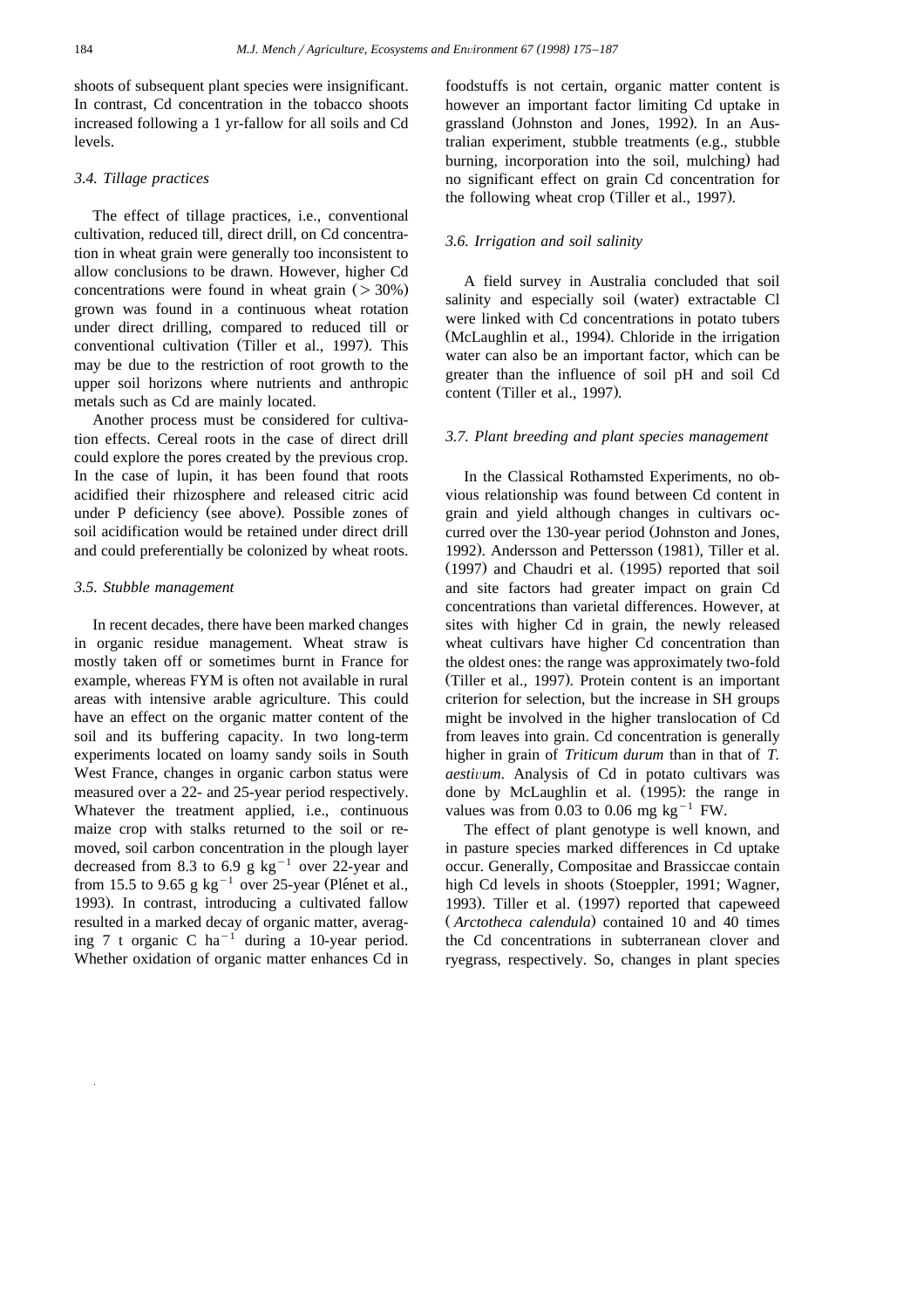available to grazing animals via farm management can have an impact on Cd uptake.

Present understanding of Cd uptake and accumulation processes that are important in agriculture production are quite limited. Most studies to date have used high-level Cd exposure to elicit responses, far above those encountered in agricultural production. Recent investigations have raised the possibility for altering Cd accumulation in crop plants and in particular in edible parts. Attempts to manipulate plants to reduce the cadmium content of crop were reviewed by Wagner (1993).

# **4. Conclusions**

Studies in Germany and in the United Kingdom on grain samples from earlier years reveal no increase in the cadmium concentration, neither during the recent period (Chaudri et al., 1995) nor when very old wheat samples were compared with those of recent years (Jones and Johnston, 1989; Weigert, 1991). However, some agricultural products already have Cd concentrations over MPC in foods established in several states (Jackson and Alloway, 1992; Chaudri et al., 1995). To protect the food chain in the long-term, decreased inputs must be practised. Using fertilizers of lower Cd concentration, reducing Cd in atmospheric emissions and in recycled wastes products such as sewage sludge will protect soil quality. Moreover, this strategy is not sufficient for quality of food produced on soils already at risk. Clearly, changes in agronomic practises must be combined with a decrease in metal inputs. Long-term experiments in the UK and Australia outlined that fertilizers, crop rotation and cultivar, liming, cultivation, and irrigation have the potential to increase or reduce uptake of cadmium by crops. Indeed, a major challenge remains to identify agricultural regions in which edible plant parts such as wheat grain, potato tuber and leafy vegetables approach or exceed the maximum permissible concentration for metals such as Cd established by national authorities or by commercial requirement (Oliver et al., 1994a).

Predicting the effect of long-term changes in production systems on human exposure is a challenge. Here, a simple calculation is proposed. The maximum additional Cd concentration for wheat grain

because of changes in crop rotation reported by Tiller et al. (1997) was in the range of 0.04 mg kg<sup>-</sup> FW (0.045 on DM basis). Additional Cd content in potato tubers often is  $0.03 \text{ mg} \text{ kg}^{-1}$  FW. Now, Jackson and Alloway (1992) reported that the amount of cereals intake per day in Europe was 250 g DM, and that Cd content in flour can decrease no more than 50% compared to whole grain. The amount of potato tuber intake per year ranges on average from 60 to 140 kg FW in France. Consequently, the additional contribution of cereal grains and potato tubers would be in the range of 5.6 mg Cd day<sup>-1</sup>, and  $4-11.5$  mg Cd day<sup>-1</sup>. Total daily dietary intake for Cd was estimated at about 23 mg Cd day<sup>-1</sup> in France (Table 1); in comparison, the increase in Cd in cereals and potato tubers alone may lead to an increase in the range of 41% to 74% of the Cd dietary intake (i.e., to 32–40 mg Cd day<sup>-1</sup>).

In conclusion, one would emphasise the value of having a number of long-term field experiments taking account of various soil types and climatic conditions. These can be used in particular for predicting the effect of changes in rural land use and agricultural practices on foodstuff and feed quality. The reversibility of changes in agronomy must also be investigated; data is lacking on long-term effects and reversibility of fallowing land practice (i.e., setaside) or intensive/extensive  $N$  fertilization with continuous cropping. More data are also needed regarding leafy vegetables, especially in urban areas, and fodder. Last but not least, numerous studies have focused on Cd but data for other trace elements which are plant-available, mobile and persistent in ecosystems, and potentially toxic or phytotoxic, e.g., Ni, Tl, and Zn, are more rare. Clearly for trace elements as well as other pollutants, reliable guidelines for the manipulation of agronomic practices must be provided, especially because any relationship between increasing contaminant content in soil and crop concentration may be masked by numerous factors.

#### **Acknowledgements**

The author is grateful to the late Dr. K. Tiller, CSIRO, Division of Soils, Australia, Prof. Dr. S.P. McGrath, IACR, Rothamsted, Harpenden, UK, Drs.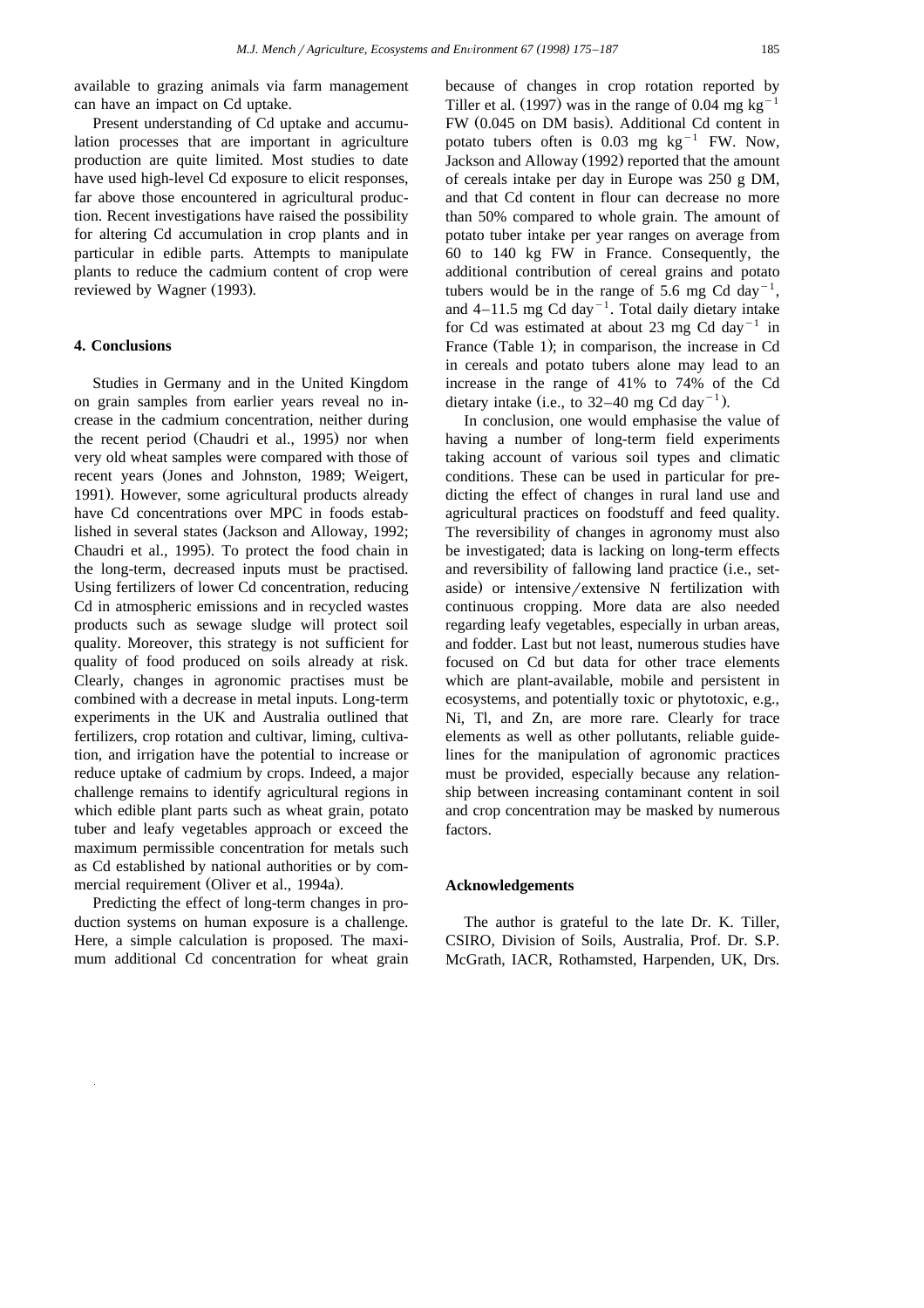#### **References**

- Adriano, D.C., 1992. Biogeochemistry of trace metals. Advance in Trace Substances Research. Lewis, Boca Raton, FL, 513 pp.
- Alloway, B., 1995. Heavy Metals in Soils. Blackie Academic Professional, London, 368 pp.
- Andersson, A., Pettersson, O., 1981. Cadmium in swedish winter wheat. Swed. J. Agric. Res. 11, 49–55.
- Barth, H., L'Hermite, P., 1987. Scientific Basis for Soil Protection in the European Community. Elsevier Applied Sciences Publishers, Essex, 630 pp.
- Basta, N.T., Tabatabai, M.A., 1992. Effect of cropping systems on adsorption of metals by soils: I. Single-metal adsorption. Soil Sci. 153, 108–114.
- Chaudri, A.M., Zhao, F.J., McGrath, S.P., Crosland, A.R., 1995. The cadmium content of british wheat grain. J. Environ. Qual. 24, 850–855.
- Christensen, T.H., 1984. Cadmium soil sorption at low concentrations: I. Effect of time, cadmium load, pH and calcium. Wat. Air Soil Pollut. 21, 105–114.
- Delschen, T., Werner, W., 1989. Zur Aussagekraft der Schwermetallgrenzwerte in klärschlammgedüngten Böden: 1. Mitteilung: Einfluss verschiedener Bodenparameter auf die 'tolerierbaren', königswasserlöslichen Gesamtgehalte. Landwirtsch. Forschung 42, 29–39.
- Direction Générale de la Santé, 1995. La diagonale des métaux. Etudes sur la teneur en métaux de l'alimentation. Ministère de la Santé publique et de l'Assurance maladie, Paris, 31 pp.
- Ewers, U., 1991. Standards, guidelines and legislative regulations concerning metals and their compounds. In: E. Merian (Ed.), Metals and their Compound in the Environment. VCH, Weinheim, pp. 687–711.
- Görlach, U., Candelone, J.P., Boutron, C., 1991. Changes in heavy metal concentrations in greenland snow during the past twenty three years. In: J.G. Farmer (Ed.), Heavy metals in the environment, Vol. 1. CEP Consultants, Edinburgh, pp. 74–77.
- Goulding, K.W., Blake, L., 1997. Land use, liming and the mobilization of toxic metals. Agric., Ecosyst. Environ. (this volume).
- de Haan, F.A.M., Bourg, A.C.M., McGrath, S.P., Brookes, P.C., Verstraete, W., van Riemsdijk, W.H., van der Zee, S.E.A.T.M., Giraldez, J.V., 1989. Soil quality assessment. State of the art report on soil quality. Final report XII-523–89, Commission of the European Communities, Luxemburg.
- Hovmand, M.F., Tjell, J.C., Mosbaek, H., 1983. Plant uptake of airbone cadmium. Environ. Pollut. 30, 27–38.
- Jackson, A.P., Alloway, B.J., 1991. The transfer of cadmium from sewage sludge amended soils into the edible components of food crops. Wat. Air Soil Pollut. 57-58, 873–881.
- Jackson, A.P., Alloway, B.J., 1992. The transfer of cadmium from agricultural soils to the human food chain. In: D.C. Adriano (Ed.), Biogeochemistry of Trace Metals. Lewis, Boca Raton, FL, pp. 109–158.
- Johnston, A.E., Jones, K.C., 1992. The cadmium issue—long-term changes in the cadmium content of soils and the crops grown on them. In: Proc. Int. Worshop, Phosphate fertilizers and the environment, International Fertilizer Development Center, Tampa, pp. 255–269.
- Jones, K.C., Johnston, A.E., 1989. Cadmium in cereal grain and herbage from long-term experimental plots at Rothamsted, UK. Environ. Pollut. 57, 199–216.
- Jones, K.C., Symon, C.J., Jonhston, A.E., 1987. Retrospective analysis of an archived soil collection. I. Metals. Sci. Tot. Environ. 61, 131–144.
- Jones, K.C., Jackson, A., Johnston, A.E., 1991. Atmospheric deposition as source of heavy metals to agroecosystems: cadmium as a case study. In: J.G. Farmer (Ed.), Heavy Metals in the Environment, Vol. 1. CEP Consultants, Edinburgh, pp. 82–85.
- Juste, C., Tauzin, J., 1986. Evolution du contenu en métaux lourds d'un sol de limon maintenu en jachère nue après 56 années d'application continue de divers engrais et amendements. C.R. Acad. Agric. Fr. 72, 739–746.
- Kubota, J., Welch, R.M., Van Campen, R., 1992. Partitioning of cadmium, copper, lead and zinc amongst above-ground parts of seed and grain crops grown in selected locations in the USA. Environ. Geochem. Health 14, 91–100.
- Marschner, H., Römheld, V., 1983. In vivo measurement of root-induced pH changes at the soil-root interface: effect of plant species and nitrogen source. Z. Planzenphysiol. 111, 241–251.
- McGrath, S.P., 1985. The effects of increasing yields on the macro- and micro-element concentrations and offtakes in the grain of winter wheat. J. Sci. Food Agric. 36, 1073–1083.
- McGrath, S.P., Chang, A.C., Page, A.L., Witter, E., 1994. Land application of sewage sludge. Scientific perspectives of heavy metal loading limits in Europe and the United States. Environ. Rev. 2, 108–118.
- McLaughlin, M.J., Palmer, L.T., Tiller, K.G., Beech, T.A., Smart, M.K., 1994. Increased soil salinity causes elevated cadmium concentrations in field-grown potato tubers. J. Environ. Qual. 23, 1013–1018.
- McLaughlin, M.J., Williams, C.M., McKay, A., Kirkham, R., Gunton, J., Jackson, K.J., Thompson, R., Dowling, B., Partington, D., Smart, M.K., Tiller, K.G., 1995. Effect of cultivar on uptake of cadmium by potato tubers. Aust. J. Agric. Res. 45, 1483–1495.
- Mench, M., Fargues, S., Spiteri, B., 1993. Etude en vase de végétation de la biodisponibilité du cadmium chez le tabac et le maïs selon le précédent cultural. Rapport final, Programme INRA Agrotech, Agir, INRA Unite Agronomie, Bordeaux, 12 ´ pp.
- Mench, M., Baize, D., Mocquot, B., 1997. Cadmium availability